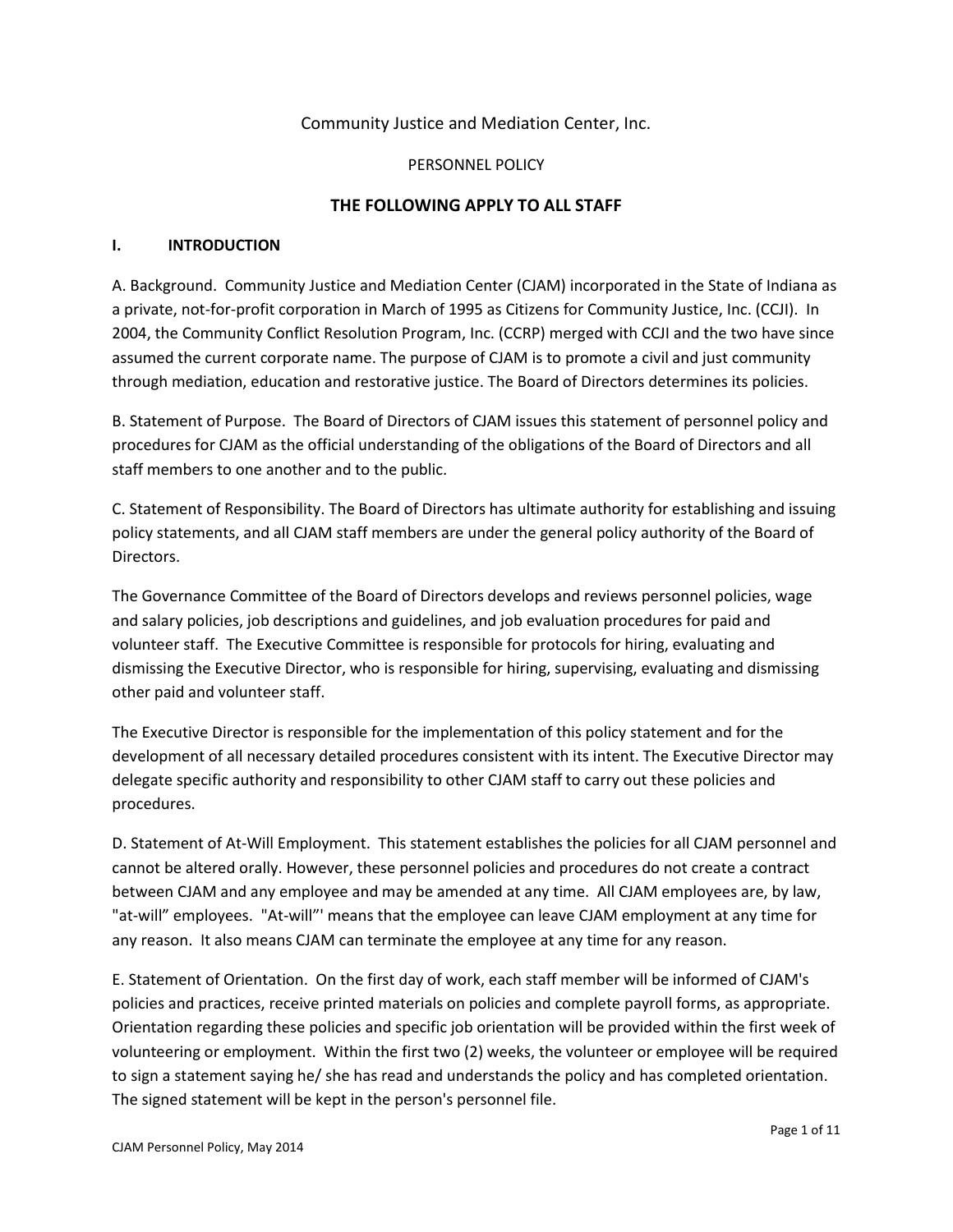F. Special Classification Staff. CJAM may have staff members, paid or unpaid, with special classifications, such as intern, contract employee or work-study. These staff members will receive, to the extent possible, the same treatment as other staff. However, when this Personnel Policy conflicts with the law, policy or regulation authorizing the special classification staff, the authorizing law, policy or regulation shall prevail.

G. Definitions.

**Staff** means individuals who work for CJAM on a paid or voluntary basis.

**Employees** mean paid staff members.

**Full-time Employees** means paid staff members who regularly work 40 or more hours a week.

**FLSA exempt employees** means employees who exercise executive, administrative or professional responsibility and are paid a salary in excess of \$23,600 a year.

**Volunteers** mean unpaid staff members who have applied to assist CJAM in an unpaid capacity and have been accepted by the Executive Director.

## **II. NON-DISCRIMINATION**

CJAM does not and shall not discriminate against any person on the basis of race, religion, color, national origin, ancestry, gender, sexual orientation, marital status, physical or mental disability, age, political affiliation or any classification protected by applicable law in any aspect of employment. All advertising for employment will contain the statement, "Equal Opportunity Employer" or "E.O.E."

## **III. SEXUAL HARASSMENT POLICY**

A. Policy. CJAM is committed to maintaining a work environment free of inappropriate and disrespectful conduct and communication of a sexual nature. No individual associated with CJAM may sexually harass another. Anyone who violates this policy will be subject to disciplinary action up to and including disassociation or discharge. Anyone who is made aware of sexual harassment and fails to take corrective action, pursuant to the requirements of this policy will be subject to discipline, including disassociation or discharge.

B. Definition. Sexual harassment refers to behavior that is not welcome, is personally offensive, debilitates morale and interferes with the work performance and effectiveness of its victims. Unwelcome sexual advances, requests for sexual favors, and other verbal or physical conduct of a sexual nature constitutes harassment when:

1. Submission to such conduct is made explicitly or implicitly a term or condition of an individual's employment or association.

2. Submission to or rejection of such conduct by an individual is used as a basis for denying or otherwise altering the individual's employment or association.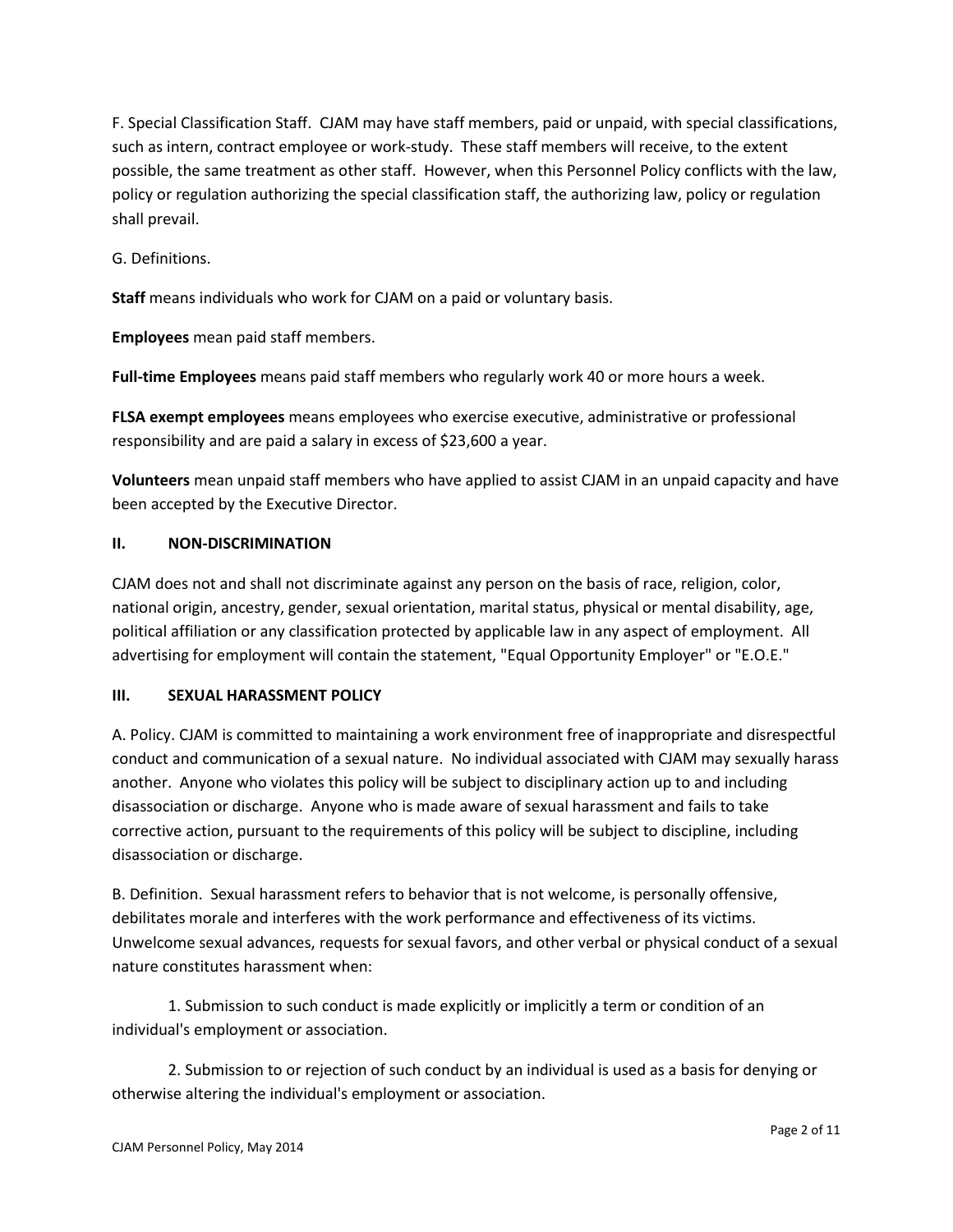3. Such conduct has the purpose or effect of unreasonably interfering with an individual's work performance or creating an intimidating, hostile, or offensive working environment.

C. Procedure for Enforcement.

1. Anyone associated with CJAM who believes he or she has been the subject of sexual harassment should report the alleged acts immediately to the Executive Director, the President or another Board member.

2. All complaints will be handled in a timely and confidential manner. In no event will information concerning a complaint be released by CJAM to third parties or to anyone within CJAM who is not involved with the investigation, nor will anyone be permitted to discuss the subject outside the investigation.

3. Investigation of a complaint will normally include conferring with the parties involved and any named or apparent witnesses. Individuals accused shall be guaranteed an impartial and fair hearing. All individuals shall be protected from coercion, intimidation, retaliation, interference or discrimination for filing a complaint or assisting in an investigation.

D. Disciplinary Procedure. The discipline taken with respect to each violation of this policy will be determined in conjunction with the seriousness of the particular offense.

1. In the event that a thorough investigation of the alleged incident of sexual harassment reveals that the accused has not engaged in any actions or conduct constituting sexual harassment, the President or designee will inform both the accused and the complaining party that a thorough investigation has been conducted and there exists no grounds or basis to substantiate the alleged sexual harassment.

2. In the event that a thorough investigation of an alleged incident of sexual harassment reveals that the accused has engaged in actions or conduct constituting sexual harassment, disciplinary action will be taken, up to and including termination or disassociation, depending on the seriousness of the violation.

3. In any case where an investigation has revealed that an individual has engaged in repeated acts of sexual harassment the individual may be subject to immediate termination or disassociation.

## **IV. DRUG-FREE WORKPLACE POLICY**

CJAM is committed to providing a drug-free workplace and expects the cooperation of all staff and a similar commitment from them. The unlawful manufacture, distribution, dispensation, possession or use of a controlled substance while on CJAM premises or anywhere in the performance of services for CJAM is strictly prohibited.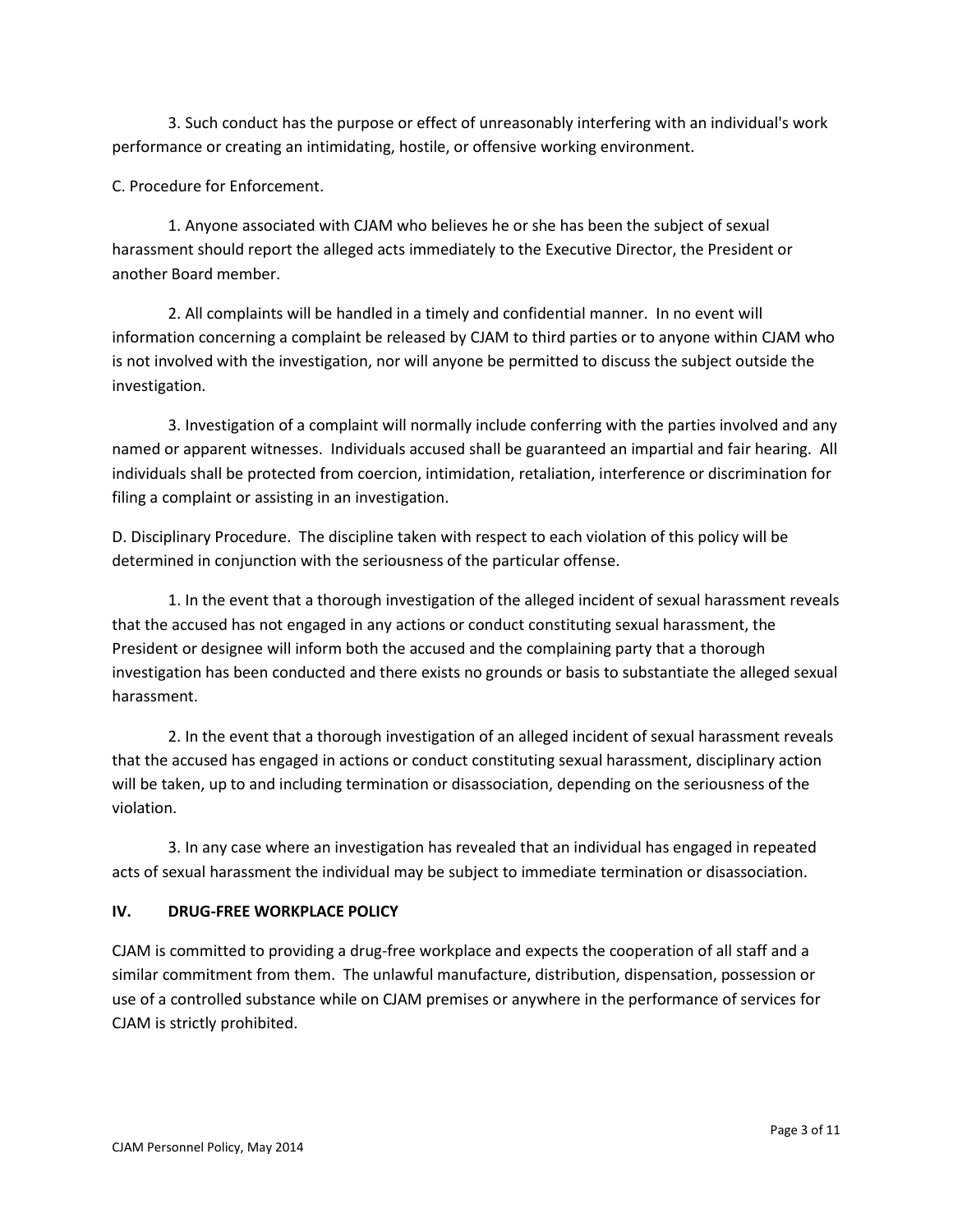## **V. GRIEVANCES**

A. Any CJAM staff member with a grievance shall inform the President, in writing, within five (5) days of the discovery of the incident causing the grievance. The President shall attempt to settle the grievance.

B. If the staff member is not satisfied with the President's decision, the staff member may file a written grievance with the Executive Committee within ten (10) working days of receiving the President's written findings. The Executive Committee will serve as the Grievance Committee and will designate an ad hoc chair to convene a hearing within ten (10) working days of receiving the appeal. The chair will give the staff member written notice of the hearing and of the member's right to be present and to present evidence. After the hearing, the committee will notify the employee in writing of its decision within five (5) working days.

# **VI. CONFLICT OF INTEREST**

A. In all aspects of its operation CJAM shall strive to guard against any situations and/or actions that will give the appearance of conflict of interest. Consistent with this, no agent, officer or employee of CJAM shall participate in the selection, award or administration of a contract or grant if a real or apparent conflict of interest would be involved.

B. Conflicts of interest arise when 1.) The agent, officer or employee, 2.) Any member of her/his immediate family, 3.) His/her partner or 4.) Any organization which employees or is about to employ any of the preceding parties has a financial or other interest in the firm selected for the award.

C. In order to avoid the appearance of conflict of interest, no agent, officer or employee of CJAM shall solicit or accept gratuities, favors, or items of monetary value from contractors or subcontractors.

D. In the event that an appearance of a conflict of interest is unavoidable, a full disclosure of all relevant facts and explanation will be incorporated into CJAM's Board minutes.

E. To avoid conflicts, staff members may not receive personal fees for providing CJAM service unless a written contract specifying the service and the fee has been negotiated by the President and approved by the Executive Committee. All such contracts shall be reported to the Board of Directors.

F. Staff may not offer or market services on their own behalf while representing or working on behalf of CJAM.

G. Employees may not offer services on a personal basis of a kind CJAM offers. Exceptions must be approved in advance by the Executive Committee.

H. On occasions not governed by F and G above, when employees or unpaid staff receive referrals or solicitations for services of a kind CJAM offers, but which the staff member is interested in offering on a personal basis, the matter shall be referred to the President or President's designee, who will determine if CJAM is interested in offering the service. If so, the staff member will inform the potential client that CJAM offers the service and that the contacted staff member also offers the service on a personal basis.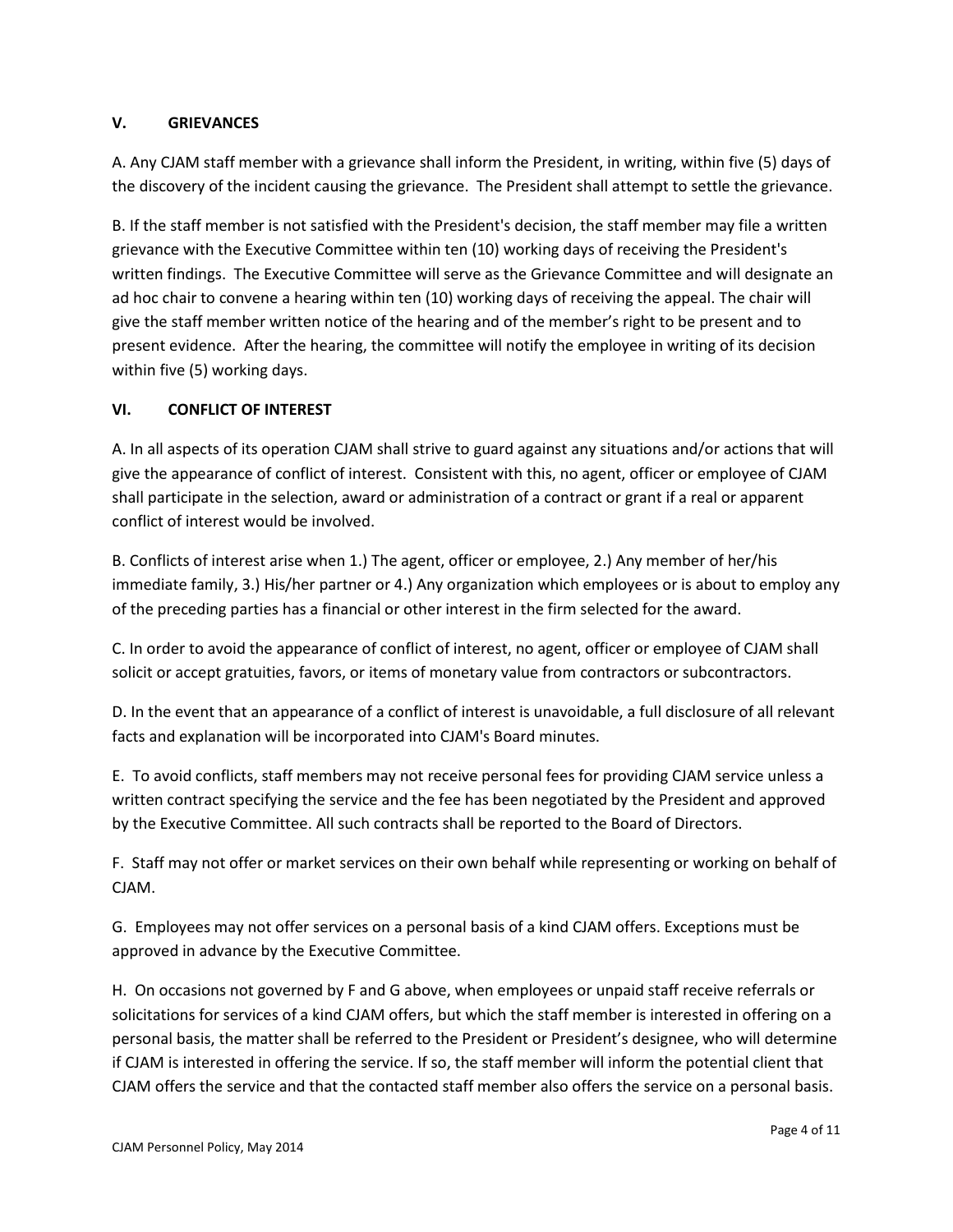# **THE FOLLOWING APPLY TO EMPLOYEES**

#### **VII. RECRUITMENT AND SELECTION**

A. Authority. The Board of Directors is authorized to hire the Executive Director. The Executive Director is authorized to hire other CJAM personnel and appoint volunteers in compliance with this personnel policy and other applicable agency policies.

B. The Executive Committee, in consultation with the Executive Director, is charged with the responsibility of evaluating staffing needs and positions.

C. Promotion/In-House Hiring. Notice of all vacancies shall be posted internally for five (5) days at CJAM's office. Present staff members who wish to apply may do so in writing to the Executive Director during this period. The Executive Director or designee will interview those applicants, internal and external, who are best qualified for the position. When possible, at least three (3) representative applicants will be interviewed for each position.

## D. Applicant for Employment.

1. All applicants who wish to be employees will complete an agency application form and will certify that the information given is correct. The provision of false or misleading information is grounds for considering the applicant ineligible for employment or for dismissal after employment. The accuracy of the information given is subject to verification. All verification findings will be preserved in writing in the applicant's file.

2. References will be requested to evaluate the applicant's experience and personal qualifications, with specific reference to the functions of the position. Information obtained from references will become part of the employee's personnel file.

E. Selection. Persons selected for employment will receive a letter of appointment, setting out responsibilities of the position and conditions of employment. At least those candidates interviewed but not selected will be notified in writing that the position has been filled.

## **VIII. CONDITIONS OF EMPLOYMENT**

A. Probation. All employees assuming a new position will be subject to a six (6) months orientation probationary period on the job. During the orientation probationary period either CJAM or the employee may terminate the employment relationship without regard to the notice provisions of Section XVI of this policy.

B. Personnel Records. Employee personnel records will be stored for at least six (6) years and maintained by the Executive Committee to assure accuracy and confidentiality. They shall contain only material relevant to employment, including but not limited to records of infractions and discipline. All personnel records will be regarded as confidential except that that an employee upon request may, in the presence of the President examine his/her file. The employee is responsible for seeing that the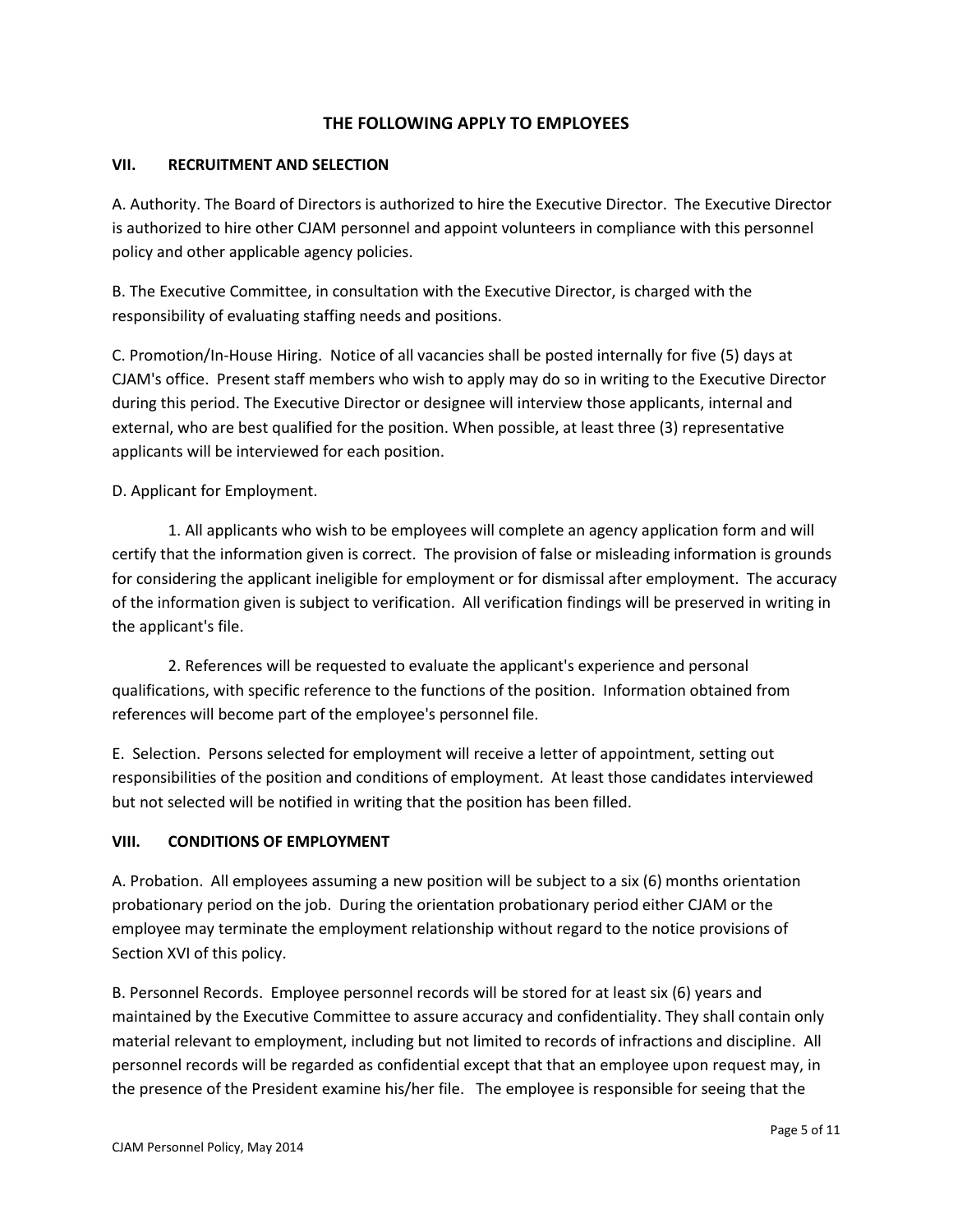personnel file is updated in the event of changes that would affect tax or insurance status. Records may not be removed from the employee's personnel file without authorization of the Executive Committee. Unauthorized removal of personnel records is grounds for immediate dismissal. Employees have the right to add information to their personnel files.

## **IX. EMPLOYEE DEVELOPMENT**

A. In-service training. In-service training will be provided to employees in order to enhance job performance capabilities within available budget resources. Attendance at meetings and conferences is recognized as an important means of employee training and may be required.

B. Career Development. CJAM encourages employees to pursue available career development opportunities. Employees may request to attend trainings, conferences, and meetings. The Executive Committee, taking into consideration total agency needs and resources will approve time for the CJAM employees to attend such opportunities. CJAM will provide for the costs of such trainings, conferences and meetings when the opportunity has the potential to enhance job performance and to the extent that funds are available.

## **X. PERFORMANCE EVALUATIONS**

A. The work of each employee is reviewed on an ongoing basis with the supervisor to provide a systematic means of evaluating performance. The annual performance evaluation is a formal opportunity for the supervisor and employee to evaluate job performance and exchange ideas that will strengthen their working relationship, review the past year, and anticipate CJAM's needs in the coming year. The review is intended to encourage the exchange of ideas in order to create positive change within CJAM. To that end, it is incumbent upon both parties to have an open and honest discussion concerning the employee's performance. It is further incumbent upon the supervisor to clearly communicate the needs of CJAM and what is expected of the employee in contributing to the success of CJAM for the coming year. Both supervisor and employee should attempt to arrive at an understanding regarding the objectives for the coming year. This having been done, both parties should sign the performance review form, which will be kept as part of the employee's personnel record and used as a guide during the course of the year to monitor employee progress relative to the agreed upon objectives.

B. Every employee assuming a new position will have a written evaluation administered by his/her immediate supervisor prior to the end of the orientation probationary period. Additionally, Each CJAM employee will have at least one (1) annual written performance evaluation administered by the employee's supervisor, to be completed by the employee's hiring anniversary date each year. However, any employee may be evaluated at any time at the discretion of the Board of Directors. Performance evaluations of the Executive Director shall be administered by the President and/or the President's designee. All other employee performance evaluations shall be administered by the Executive Director. Each employee will receive a written copy of the evaluation, signed by the administering supervisor, a copy of which will be placed in the employee's personnel file.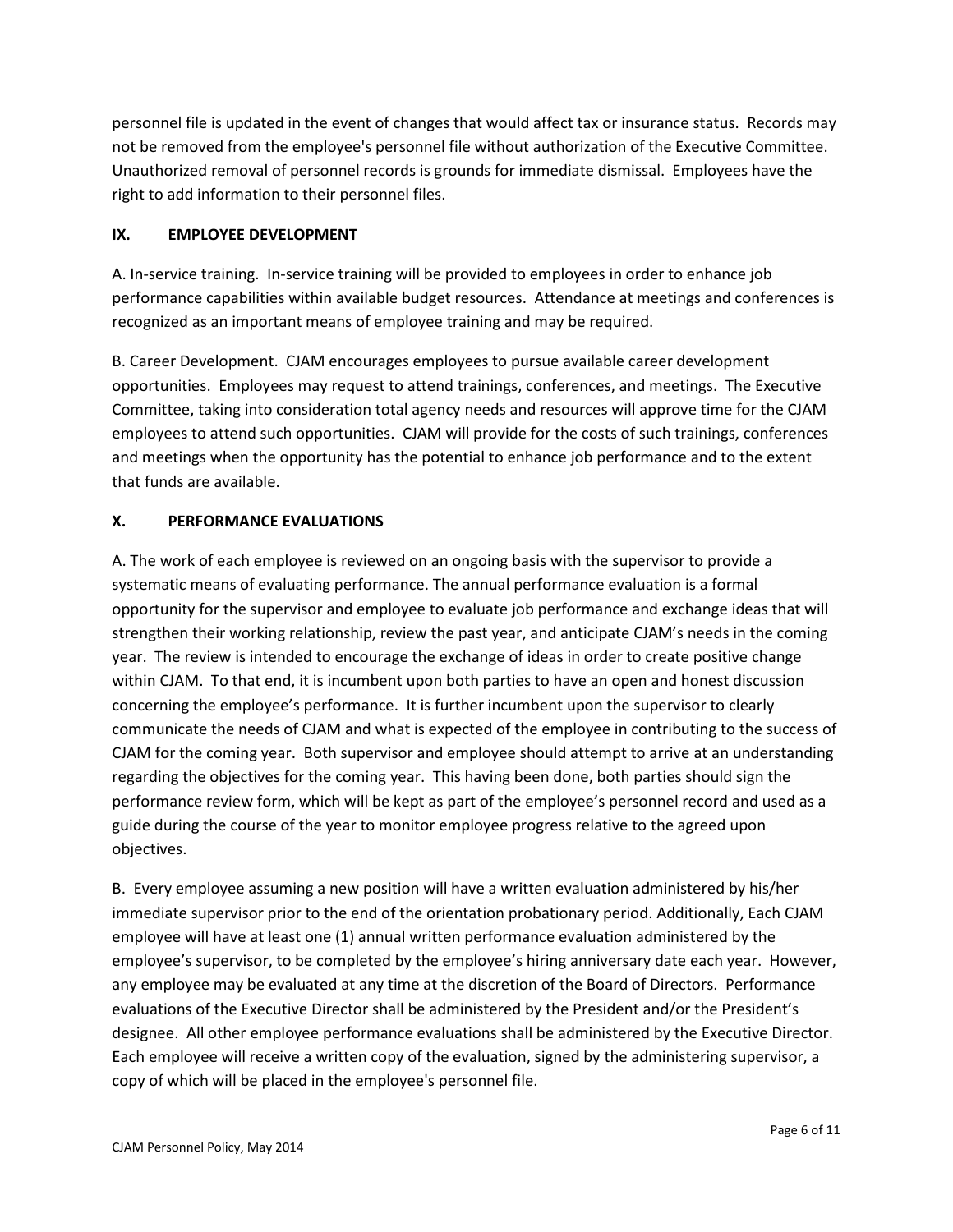C. Forms and procedures used in performance evaluations will be approved by the Board of Directors.

## **XI. POSITIONS AND SALARIES**

A. Board Responsibilities. The CJAM Board of Directors will approve and monitor job qualifications and job descriptions and fix the salary ranges of all CJAM positions.

B. Salary Increases. Wage increases will be determined when permitted by budgetary considerations and through the job performance evaluations. Increased productivity will be an important consideration in determining increases.

#### **XII. PAYROLL AND WORK SCHEDULES**

A. Pay Periods. Pay checks will be issued on the 15th and the last day of each month. When the payday falls on a weekend or holiday, checks will be issued on the preceding workday.

B. Work Schedule. The Executive Director sets the work schedules of all employees.

C. Time Cards. Each non-exempt hourly employee will post and keep a time card that states the total number of hours worked each day. The employee's supervisor will sign this time card.

D. Work Hours and Overtime.

1. FLSA Exempt CJAM employees are expected to work a flexible schedule. When work schedules permit, compensation time may be taken for extra hours worked. Compensation is to be taken within 90 days of earning it.

2. Non-exempt employees shall be paid at a rate 1.5 times their normal rate of pay for "overtime", hours worked in excess of 40 hours in a work week. Overtime must be authorized in advance by the Executive Director.

#### **XIII. EMPLOYEE BENEFITS AND REIMBURSEMENT**

Employees who work one-half time (20 hours per week) or more are eligible for sick/personal leave, vacation time and holidays. Such time off is pro-rated according to the number of hours worked. For example, full-time employees earn a full day for each eligible day off and half-time employees earn 4 hours for each eligible day off.

## A. Sick/Personal Leave.

1. Employees eligible for sick/personal leave accrue it at the rate of one (1) day per month up to twelve (12) days per year. In this paragraph, "day" refers to the scheduled number of hours normally worked by each employee daily. "Year" refers to the anniversary of the employee's first day of employment. Employees must report illnesses to their supervisor. Personal leave should be scheduled off in half-day increments. The President must approve all personal business leave. Except in emergencies, requests to take personal business leave must be made at least a week in advance.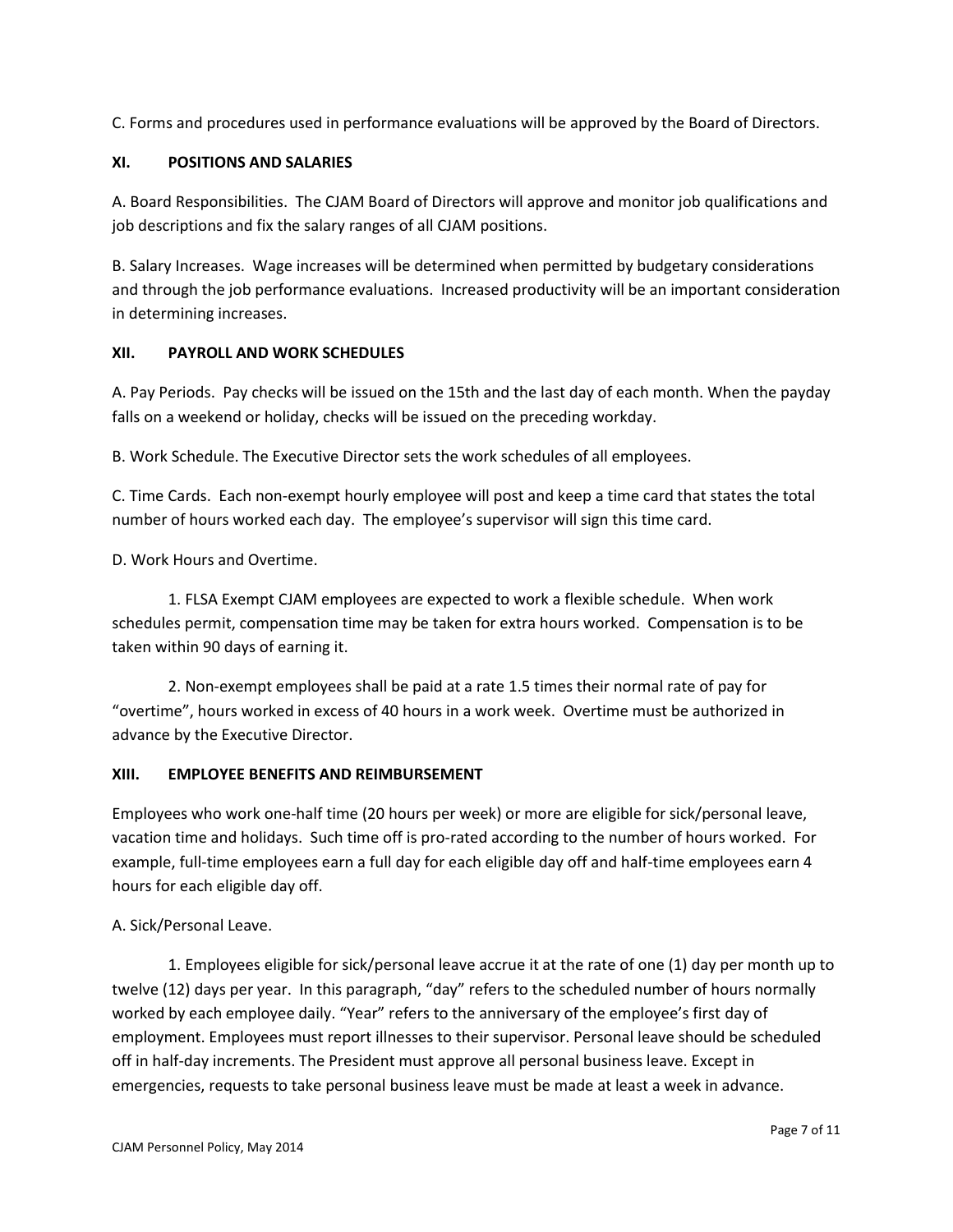2. Unused sick/personal leave time can be accrued to a maximum of fifteen (15) days. Employees will not be compensated for unused sick/personal leave when employment is terminated.

## B. Vacation Time.

1. Employees eligible for vacation time receive three (3) weeks, or fifteen (15) working days for full-time employees, paid vacation in each of the first three (3) years of employment. After three (3) years, employees receive four (4) weeks, or 20 working days for full-time employees, paid vacation. Vacation can be taken after six months employment. Compensation for any vacation taken but not earned when employment is terminated will be deducted from the final pay. Vacation time cannot be accrued longer than one year.

2. Vacation time must be requested ten (10) days in advance. The President or the Executive Director must approve all vacation time off.

3. The following holidays are observed by CJAM: New Year's Day, Martin Luther King, Jr. Day, Memorial Day, Independence Day, Labor Day, Thanksgiving Day and the following Friday, Christmas Eve and Christmas Day. Holidays falling on Saturday or Sunday are celebrated the following Monday. If a holiday falls on a day an employee working one-half time or greater is not scheduled to work, the next workday will be used to celebrate the holiday. Employees who have finished the orientation probationary period get their birthday off as a paid holiday.

# C. Bereavement Leave.

Permanent full - time and part - time employees are allowed paid leave for up to three workdays for a death in the employee's immediate family, within a reasonable period after the death. Immediate family means spouse, children, parents, siblings, grandparents, grandchildren, and in-laws and is inclusive of step family.

## D. Jury Duty

1. Regular, full - time and regular, part - time employees are allowed paid leave to serve on a jury. Employees must notify the Executive Director prior to taking jury duty leave.

2. For time served on jury duty, CJAM will pay employees the difference between his or her salary and any amount paid by the government, unless prohibited by law, up to a maximum of ten days. If an employee is required to serve more than ten days of jury duty, CJAM will provide the employee with unpaid leave.

3. Employees must provide CJAM a copy of proof of jury service by the court in which they served.

## E. Military Duty

1. Employees who are inducted into or enlist in the Armed Forces of the United States or are called to duty as a member of a reserve unit may take an unpaid leave in accordance with applicable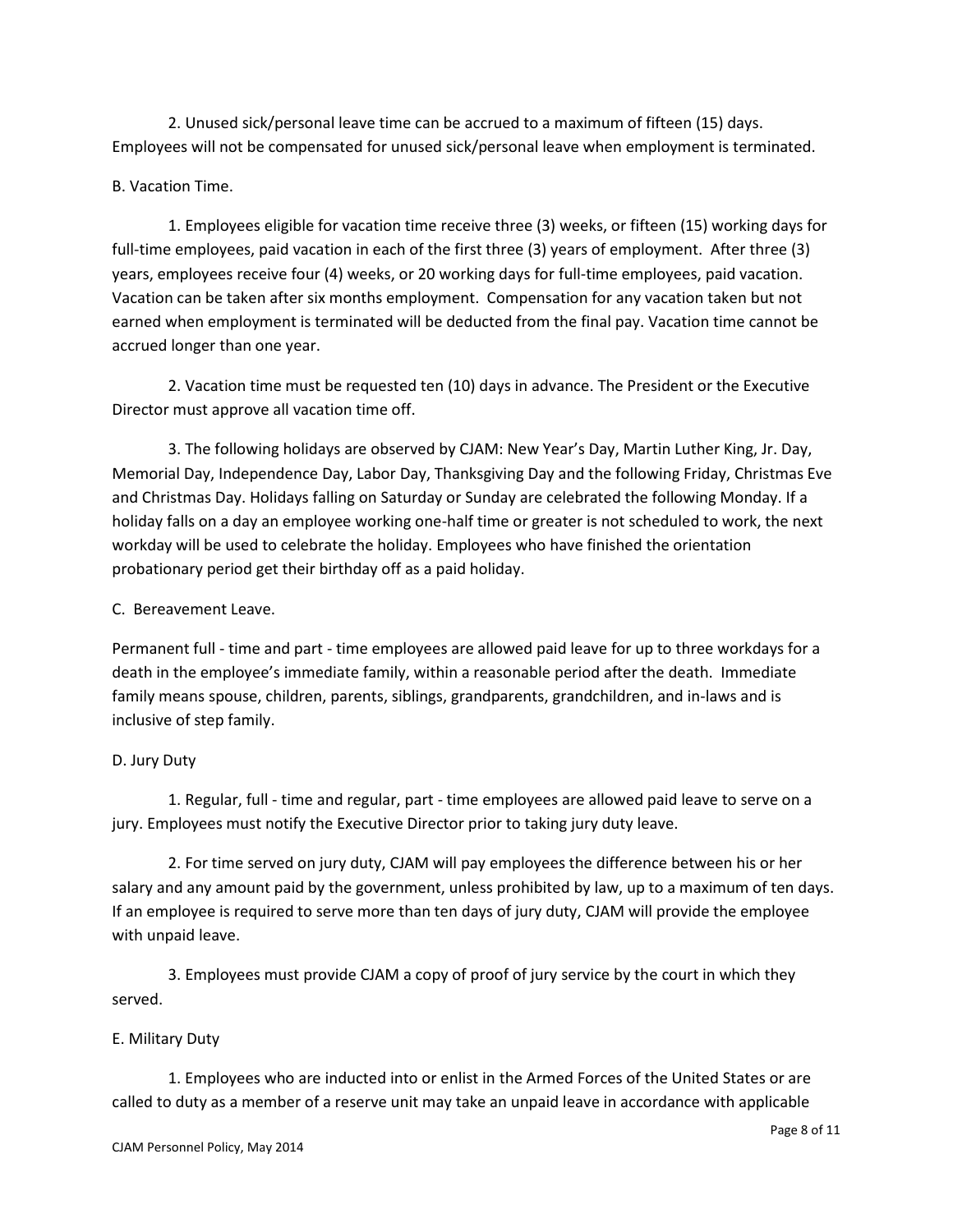law. The employee must provide advance notice of his or her need for a military leave and CJAM will request a copy of the employee's orders, which will be kept on record by CJAM.

2. The time an employee spends on military leave will be counted as continuous service for the purpose of determining eligibility and accrual for benefit plans and policies, if any.

3. Upon return from military leave, employees will be reinstated as required by law and benefits will be reinstated with no waiting periods.

# F. Maternity/Paternity Leave

Regular employees are allowed two weeks of paid leave after the birth, or adoption, of a child or children. Part - time employees shall be paid based on average hours worked per week. Subsequent to this period, up to 12 weeks of unpaid leave (or use of available vacation and/or sick leave) will be allowed.

G. Workers Compensation. All CJAM employees paid through CJAM payroll are covered by Workers Compensation. An employee injured on the job must contact his/her immediate supervisor at the earliest possible time and must complete, or cause to be completed, all necessary forms. Employees medically disabled on the job shall receive their normal rate of pay for the first five (5) day of their normally scheduled work, provided a physician certifies that the employee is unable to work. This five (5) day period shall not be charged against the employee's sick leave account.

H. Benefits. Full-time CJAM employees may be eligible for cafeteria plan benefits, such as health care. This benefit package will be negotiated with the employee and memorialized by a written agreement.

I. Automobile Expenses. CJAM employees will be reimbursed on a per mile basis, at a rate set by the Board of Directors, for use of a personal car driven on approved CJAM business. Reimbursement will be obtained by submitting a monthly requisition, signed by the President.

## **XIV. DRUG-FREE WORKPLACE POLICY**

CJAM is committed to providing a drug-free workplace and expects the cooperation of all employees and a similar commitment from them. The unlawful manufacture, distribution, dispensation, possession or use of a controlled substance while on CJAM premises or anywhere in the performance of services for CJAM is strictly prohibited.

As a condition of continuing employment with CJAM each employee must:

1. Abide by the terms of this policy; and

2. Notify CJAM of any criminal drug statute conviction for a violation occurring while working no later than five days after such conviction.

CJAM may in its sole discretion require an employee to undergo mandatory drug testing at any time at the employee's expense if CJAM has reason to believe an employee is violating the terms of this policy.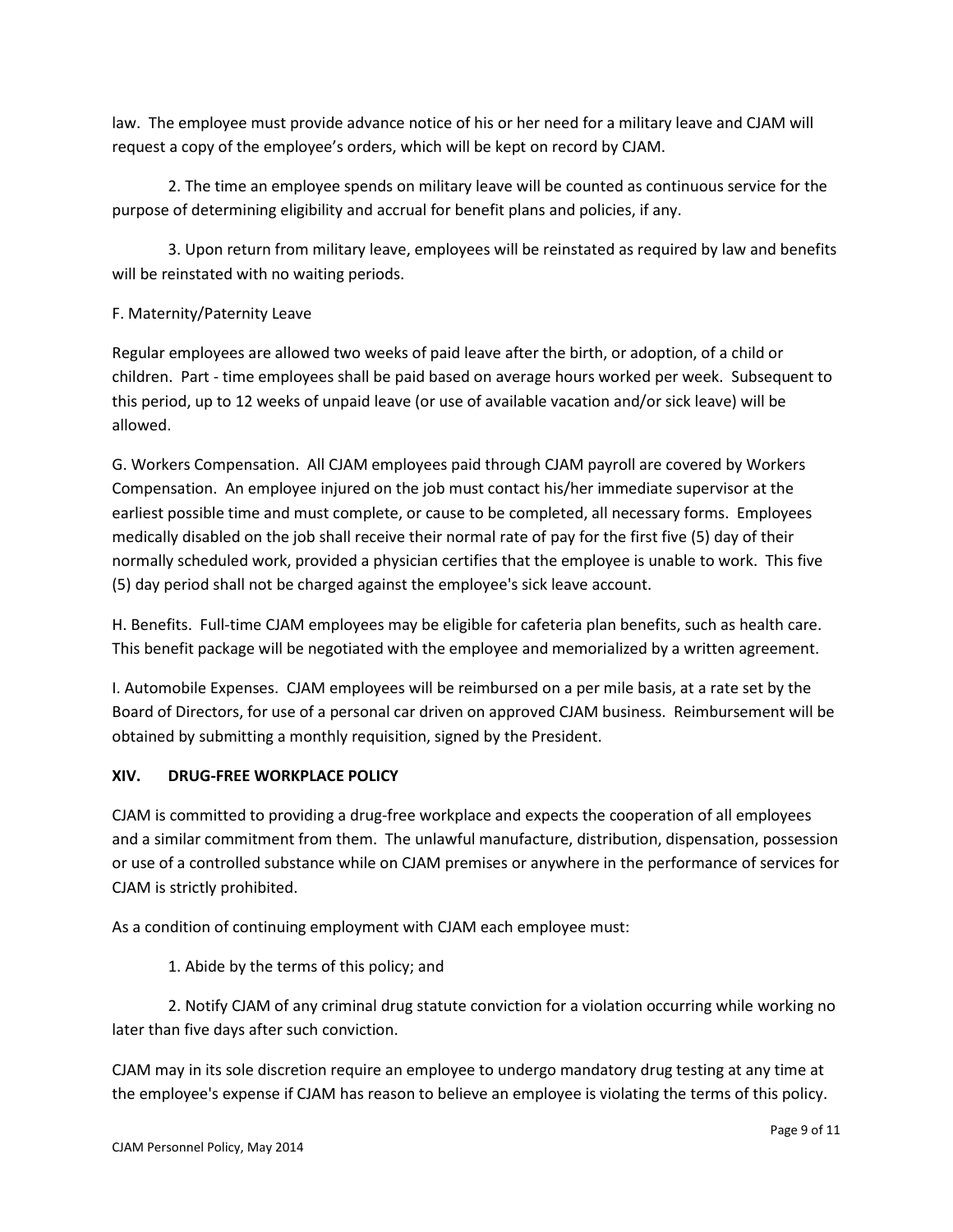Any violation of this policy will result in discipline, up to and including discharge, and/or a requirement of satisfactory participation in a drug abuse assistance or rehabilitation program, depending on the nature and seriousness of the offense.

## **XV. DISCIPLINARY PROCEDURE**

A. CJAM disciplinary procedures are not intended to and do not create a contract of employment; nor do they modify or alter the employment-at-will relationship.

B. CJAM applies disciplinary policy to employee conduct that CJAM, in its sole discretion, determines must be addressed by discipline.

C. CJAM uses the following progressive disciplinary process:

1. Verbal Caution. A verbal caution is meant to alert the employee that a problem may exist or that one has been identified, which must be addressed. Verbal warnings will be documented and maintained by the employee's supervisor.

2. Verbal Warning. Verbal warnings are documented and placed in the employee's personnel file.

3. Written Warning. A written warning is more serious than a verbal warning and is maintained in the employee's personnel file.

4. Suspension. An employee is suspended when he or she engages in conduct that justifies a suspension or the employee engages in unacceptable behavior during the period that a written warning is in effect.

5. Termination. An employee will be terminated when he or she engages in conduct that justifies termination or does not correct the matter that resulted in less serve discipline.

D. CJAM need not resort to progressive discipline, but may take whatever action it deems necessary to address the issue at hand. This may mean that more or less severe discipline is imposed in a given situation. CJAM'S sexual harassment policy, for example, contains specific discipline procedures.

## **XVI. TERMINATION OF EMPLOYMENT**

A. Professional (exempt) employees will give at least four (4) weeks written notice of intent to leave CJAM, except during the initial orientation probationary period. Other employees will give at least two (2) weeks written notice of intent to leave CJAM, except during the initial orientation probationary period.

B. CJAM will give four (4) weeks written notice, if reasonably possible, to all employees terminated due to budget cutbacks or agency restructuring.